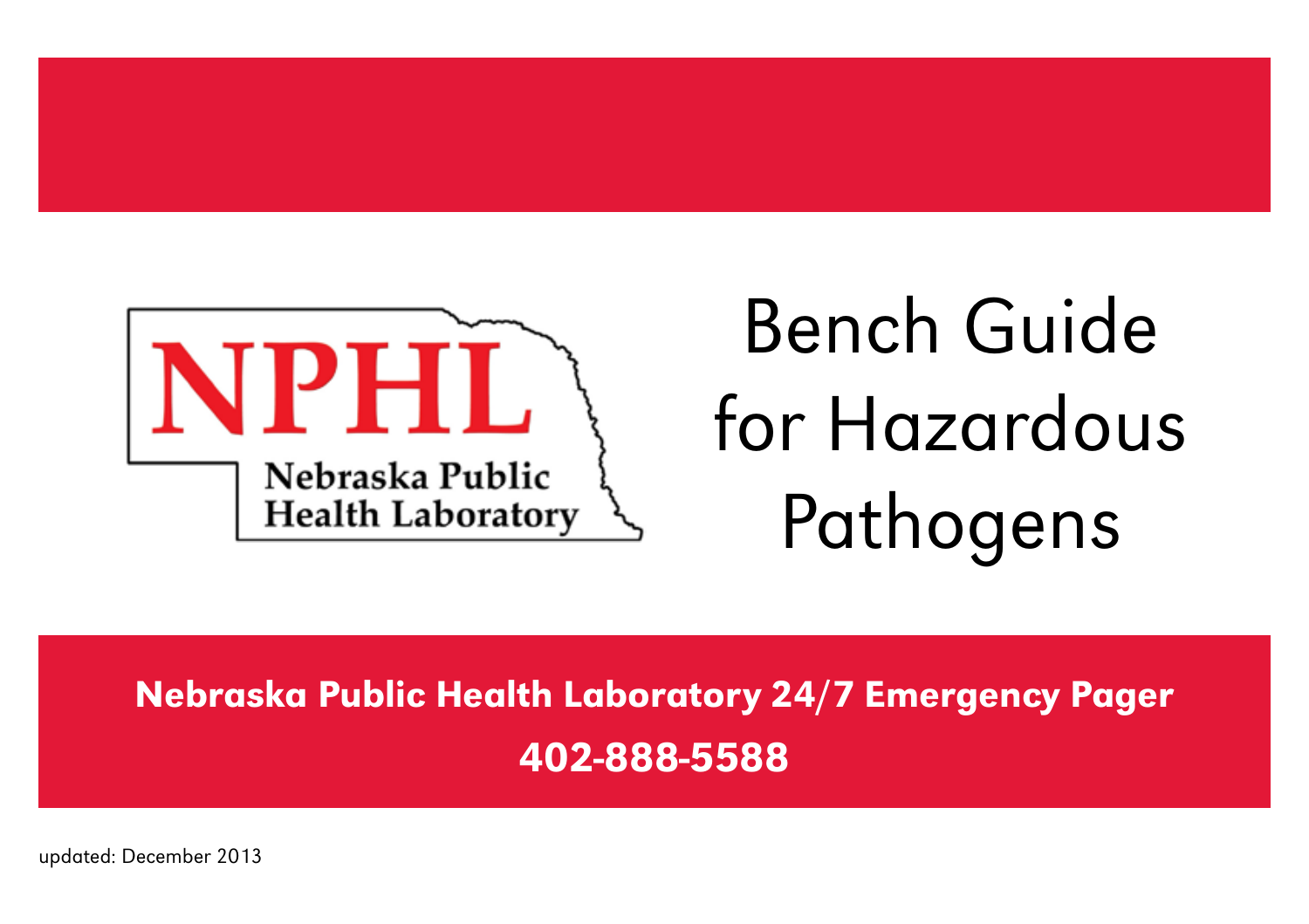## Warnings



- All specimens received in a biosafety level (BSL) 2 or higher facility are to be processed in a biological safety cabinet (Class II Type A BSC, at a minimum) to adhere to safe BSL2 practices. If a BSC is unavailable in the laboratory, employ an effective splash shield and continue to follow universal precautions. Additional precautions may be necessary if warranted by site-specific risk assessments.
- "Sniffing" of plates is dangerous and should NOT be done. A strong distinctive odor will be apparent without sniffing.
- Wet prep for motility and slide catalase are discouraged, as potential exposure to dangerous pathogens is great. Tube motility and tube catalase are stongly recommended.
- Select Agents are infectious substances that have been determined to have the potential to pose a severe threat to humans. The Category A classification contains both select agents and non-select agents. Shiga-toxin positive E.coli is an example of a Category A non-select agent organism. Additional precautions such as respiratory protection should be added when suspecting a select agent.
- References: Biosafety in Microbiology and Biomedical Laboratories; http://www.cdc.gov/biosafety/publications/bmbl5/BMBL5\_ introduction.pdf. Guidelines for Safe Work Practices in Human and Animal Medical Diagnostic Laboratories, MMWR/January 6, 2012/Vol.61.

#### Warnings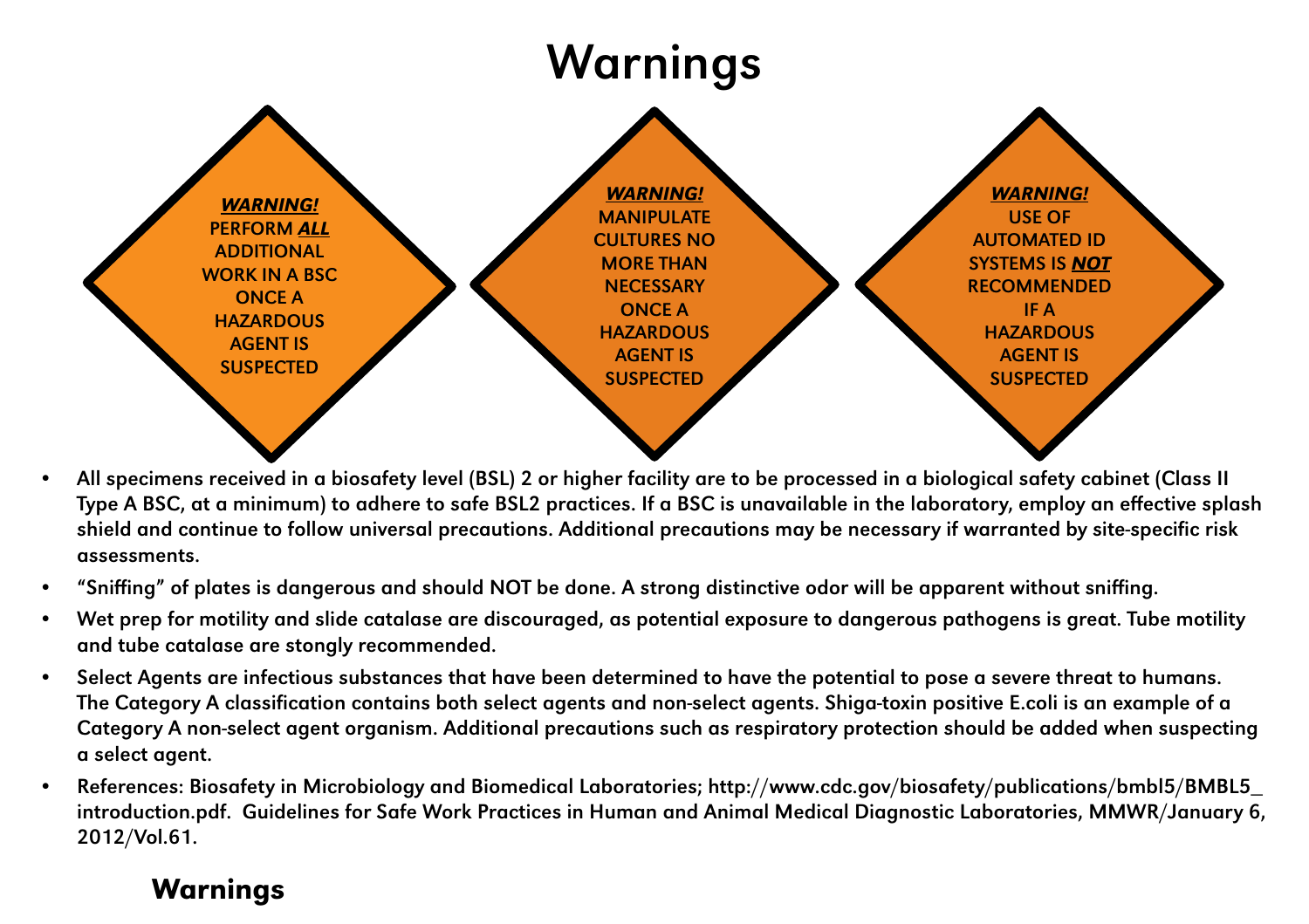### Prevent Laboratory Acquired Infections (LAI)

Safety requirements when working with culture plates at an open bench:

- Wear appropriate PPE
- Wash hands frequently
- Keep hands away from nose, mouth and eyes
- Cover cuts and hangnails with adhesive bandages
- Do NOT use personal items in lab (cell phones, lip balm, etc.)
- Immediately seal any plate with mold or fungus
- Never sniff plates!
- Use aerosol-tight rotors for all centrifugations open rotor with in BSC

### • Watch for trigger points!

- Work up all Gram negative diplococci and coccobacilli seen in original Gram stain of sterile sites in biosafety cabinet (despite likelihood of *Haemophilus influenzae*)
- Work up all slow growing organisms in biosafety cabinet, especially if no growth or poor growth on MAC. DO NOT USE these organisms on AUTOMATED systems because of lack of accuracy and danger of aerosols
- Cultures growing suspicious organisms should be manipulated only in the biosafety cabinet use class II biosafety cabinet with BSL-3 precautions including respiratory protection

#### Laboratory Acquired Infections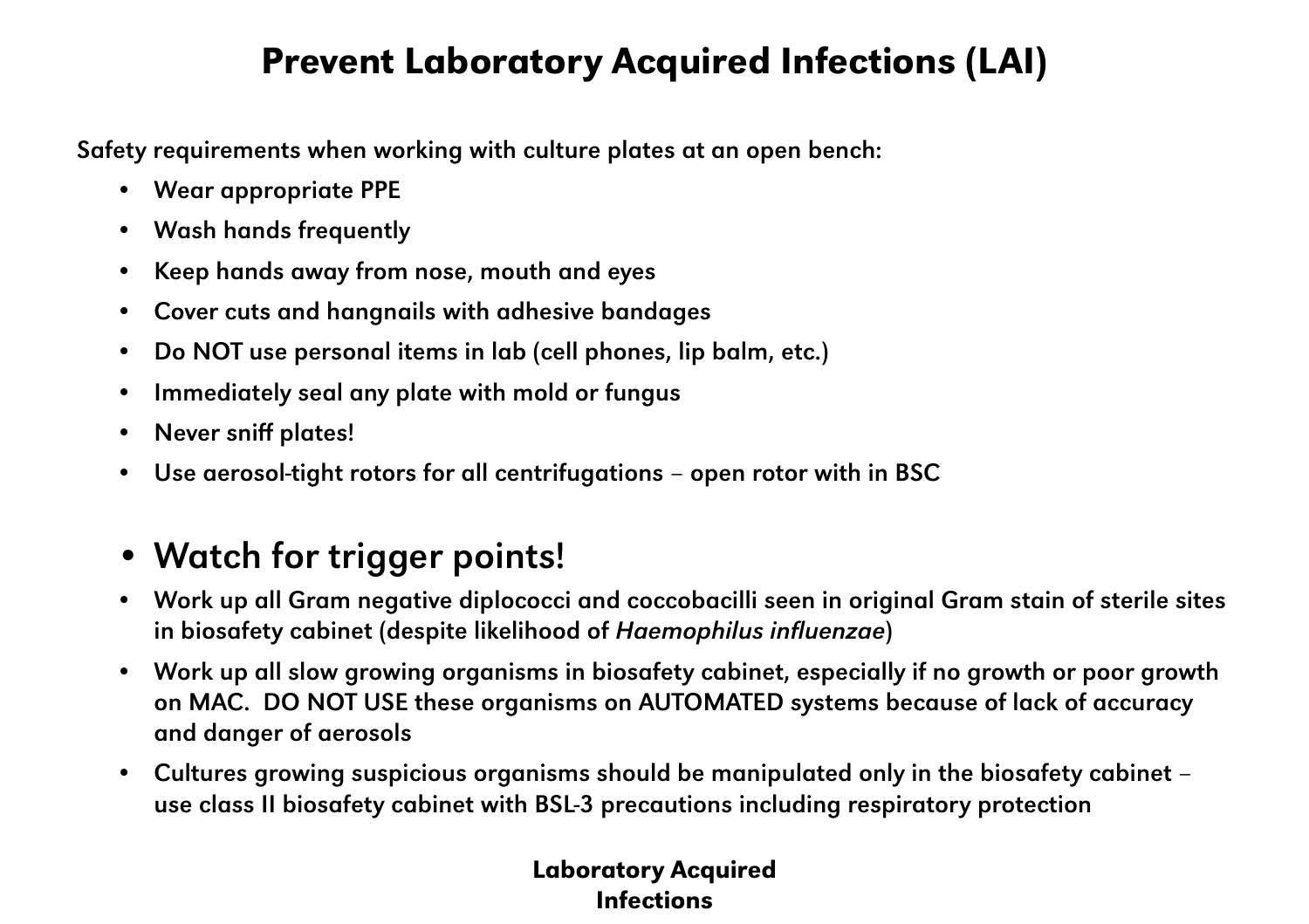## Trigger Points

A trigger point is a recognized combination of diagnostic findings used to determine when to heighten precautions for handling a specimen or culture.

Trigger points are indicators of possible high-risk pathogens that may require manipulation in a biosafety cabinet (BSC):

- Patient history of travel, hunting, farming, immigration
- Growth from sterile sites Blood, CSF, Body Fluid
- Gram stain of clinical specimen:
	- ➟ Sterile site with Gram negative diplococci or coccobacilli
	- ➟ Large Gram positive rods
	- **Many WBC, no organisms seen**
- Poor growth after 48-72 hours incubation
- Growth only on chocolate or better growth on chocolate compared to SBA
- Growth of Gram negative rod (GNR) or coccobacilli (GNCB) on SBA/Choc with no or poor growth on MacConkey
- Any culture with mold
- Rapid growth of flat, nonhemolytic, irregular colonies with comma projections and ground-glass appearance; Gram stain shows large Gram positive rods, may decolorize.
- GNR with Bipolar staining (safety pin shape) in Gram stain
- GNR with "Fried Egg" or "Hammered Copper" appearance in older cultures

#### Trigger Points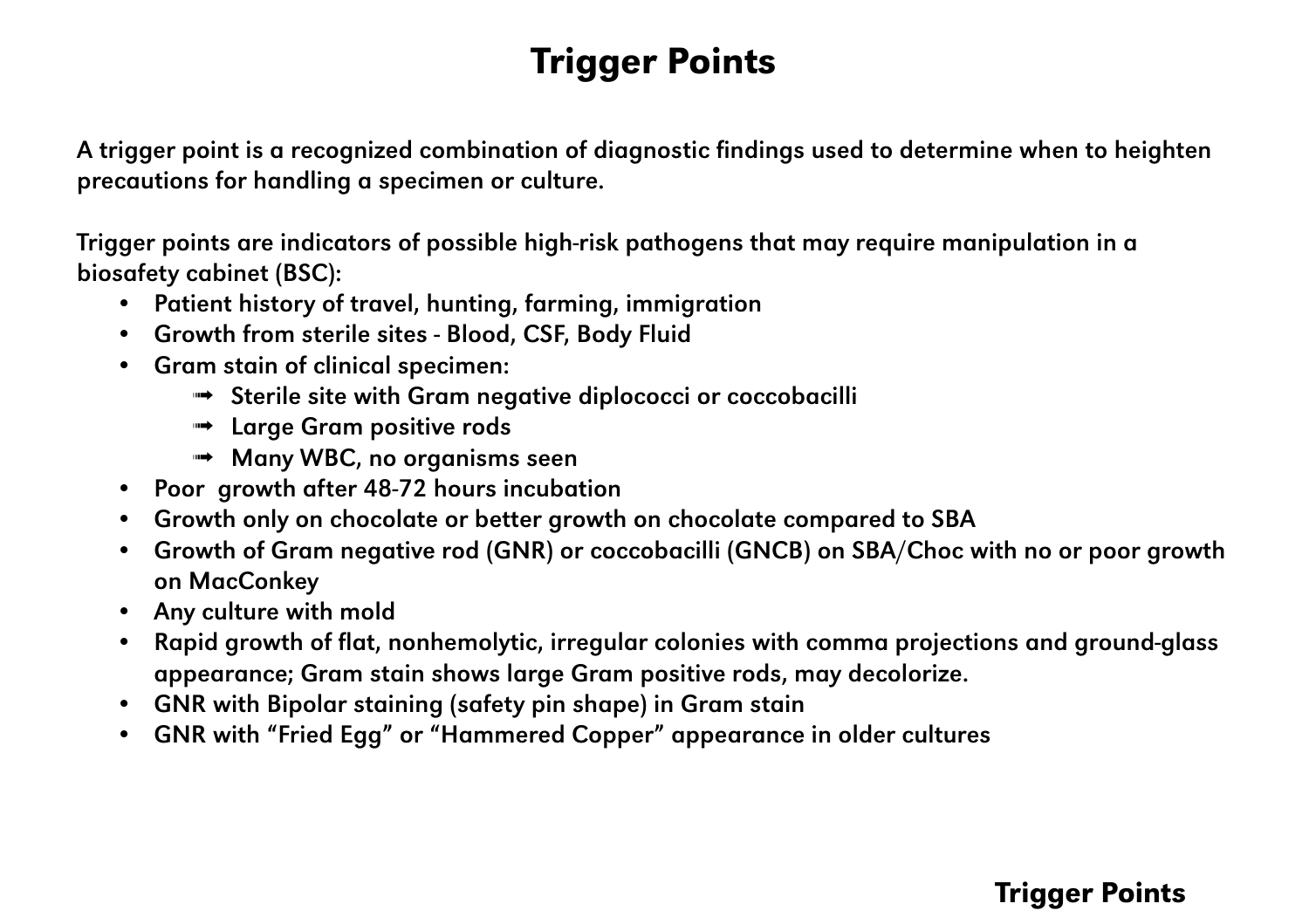#### HAZARDOUS PATHOGENS WORKUP TABLE

#### Select Agents

|                                                                                                                                                                                                                                                                                                                    | Growth at 35° C                                                                                                                                                                                                                                                                                                  |                  |                                                                                              |                                     |  |  |  |  |
|--------------------------------------------------------------------------------------------------------------------------------------------------------------------------------------------------------------------------------------------------------------------------------------------------------------------|------------------------------------------------------------------------------------------------------------------------------------------------------------------------------------------------------------------------------------------------------------------------------------------------------------------|------------------|----------------------------------------------------------------------------------------------|-------------------------------------|--|--|--|--|
| <b>Gram Stain Morphology</b>                                                                                                                                                                                                                                                                                       | <b>Sheep Blood Agar</b>                                                                                                                                                                                                                                                                                          | <b>Chocolate</b> | <b>MAC</b>                                                                                   | <b>Rule out</b>                     |  |  |  |  |
| <b>Gram Positive Rods</b>                                                                                                                                                                                                                                                                                          |                                                                                                                                                                                                                                                                                                                  |                  |                                                                                              |                                     |  |  |  |  |
| • Large Gram positive rods (1-1.5 $\mu$ m x<br>3-5µm), may be in chains<br>· Capsule may be seen as a clear area<br>around the rod in direct clinical specimen<br>• Gram stain of culture may show<br>subterminal or centralized spores with<br>no significant swelling of the cell<br>• May be easily decolorized | • Good growth at 15-24 hr, growth may be<br>observed as early as 8 hr<br>• 2-8 mm flat or slightly convex colonies<br>with irregular edges<br>• Ground glass appearance<br>• May have comma shape projections (Medusa<br>head)<br>• No or very little hemolysis<br>• Tenacious - stands up like beaten egg white | See SBA          | No Growth                                                                                    | <b>Bacillus anthracis</b>           |  |  |  |  |
| <b>Gram Negative Rods</b>                                                                                                                                                                                                                                                                                          |                                                                                                                                                                                                                                                                                                                  |                  |                                                                                              |                                     |  |  |  |  |
| • Gram negative slender rod (0.8 x 2-5)<br>µm) small, straight or slightly curved<br>· May demonstrate bipolar (safety pin)<br>morphology.                                                                                                                                                                         | • Poor growth at 24 hr<br>• Smooth, white, nonpigmented<br>colonies at 48 hr<br>• May become dry, wrinkled colonies<br>• Growth at $42^{\circ}$ C                                                                                                                                                                | See SBA          | • Growth at<br>24-48 hr<br>• May appear<br>wrinkled at<br>24-72 hr<br>• Varied<br>Morphology | <b>Burkholderia</b><br>pseudomallei |  |  |  |  |
| · Gram negative plump rod (0.5-0.8 x<br>1-3 $\mu$ m)<br>• Single, short chains in broth<br>• Bipolar stain (safety pin) may<br>occasionally be seen                                                                                                                                                                | • Pinpoint growth at 24 hr<br>• Gray-white to opaque, nonhemolytic<br>colonies at 48 hr<br>• May have a "fried egg"appearance after<br>48-72 hr<br>• Growth at room temperature (25°C)                                                                                                                           | See SBA          | Small non-lactose<br>fermenting<br>colonies at 48 hr                                         | Yersinia<br>pestis                  |  |  |  |  |

WORK UP ALL SLOW GROWING, GRAM NEGATIVE ORGANISMS IN A CLASS II BSC

#### Summary 1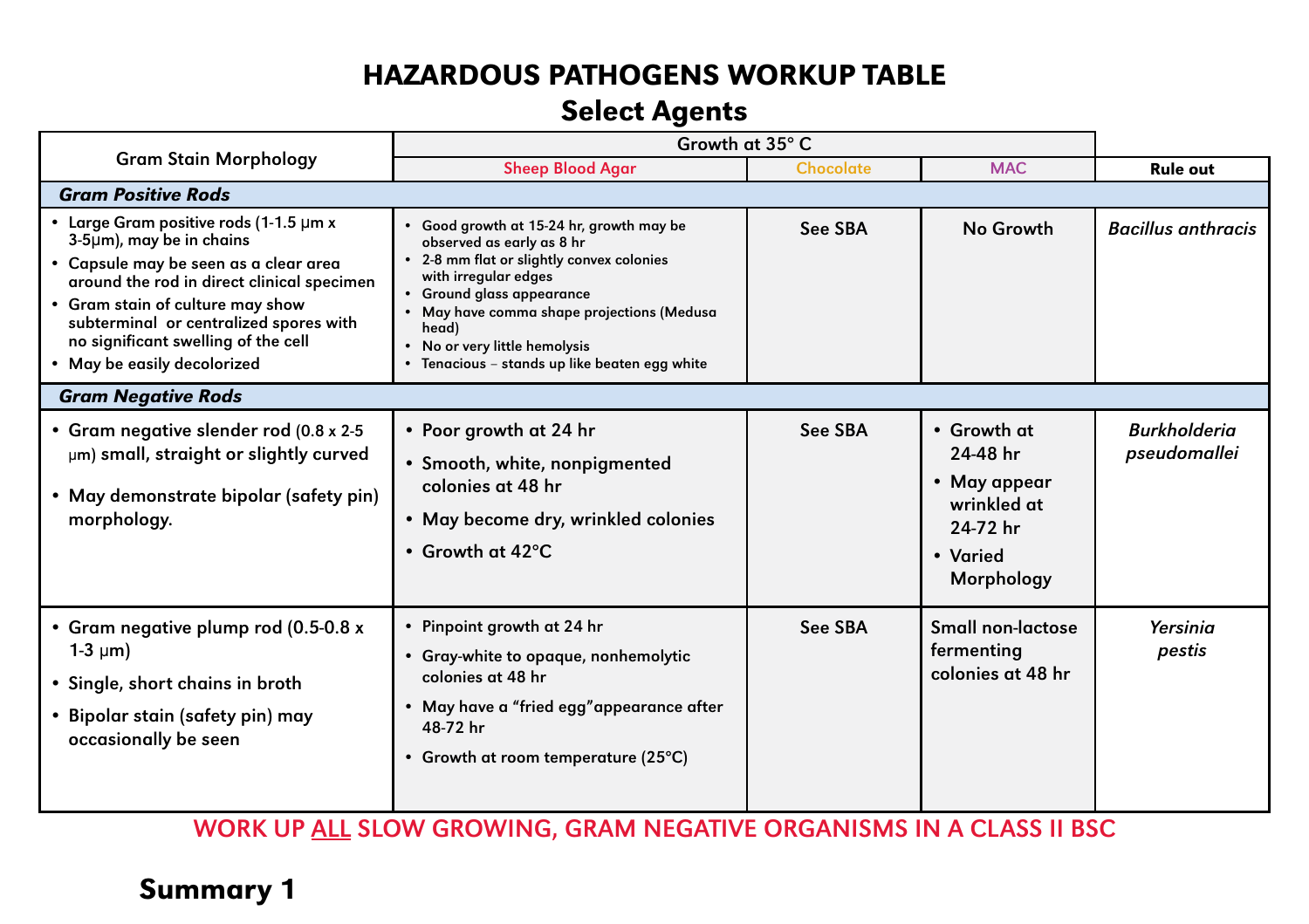#### HAZARDOUS PATHOGENS WORKUP TABLE

#### Select Agents

|                                                                                                                                                                                  | Growth                                                                                                                                                                  |                                                                                       |                                                |                               |  |  |  |  |
|----------------------------------------------------------------------------------------------------------------------------------------------------------------------------------|-------------------------------------------------------------------------------------------------------------------------------------------------------------------------|---------------------------------------------------------------------------------------|------------------------------------------------|-------------------------------|--|--|--|--|
| <b>Gram Stain Morphology</b>                                                                                                                                                     | <b>Sheep Blood Agar</b>                                                                                                                                                 | <b>Chocolate</b>                                                                      | <b>MAC</b>                                     | <b>Rule out</b>               |  |  |  |  |
| <b>Gram Negative Coccobacilli or Small Gram Negative Rods</b>                                                                                                                    |                                                                                                                                                                         |                                                                                       |                                                |                               |  |  |  |  |
| • Tiny, pleomorphic, poorly stained<br>Gram negative coccobacillus<br>$(0.2x0.2-0.7 \mu m)$<br>• Mostly single cells                                                             | • May initially grow on SBA if cultured<br>from nutrient rich specimen (blood<br>culture)<br>. Usually no growth upon subculture -<br>requires cysteine supplementation | • Slow growth at<br>$\leq 48$ hr<br>• Gray-white,<br>opaque, shiny or<br>wet colonies | No growth                                      | Francisella<br>tularensis     |  |  |  |  |
| · Small Gram negative coccobacillus<br>$(0.5x0.6-1.5 \mu m)$ , faintly staining<br>• May be slow to decolorize, can appear<br>as Gram positive cocci                             | • Slow/no growth at 24 hr<br>• Smooth, convex, nonpigmented,<br>nonhemolytic at 48 hr                                                                                   | See SBA                                                                               | • No growth                                    | <b>Brucella</b>               |  |  |  |  |
| Straight or slightly curved small Gram<br>negative rods or coccobacilli<br>$(0.5 \times 1.5 - 3 \mu m)$<br>• May have rounded ends or wavy sides<br>• May be in parallel bundles | • Slow/no growth at 24 hr<br>• Smooth/gray, translucent colonies at<br>48 hr<br>• No growth at 42°C in 48 hr                                                            | See SBA                                                                               | • Poor growth or<br>no growth on<br><b>MAC</b> | <b>Burkholderia</b><br>mallei |  |  |  |  |

WORK UP ALL SLOW GROWING, GRAM NEGATIVE ORGANISMS IN A CLASS II BSC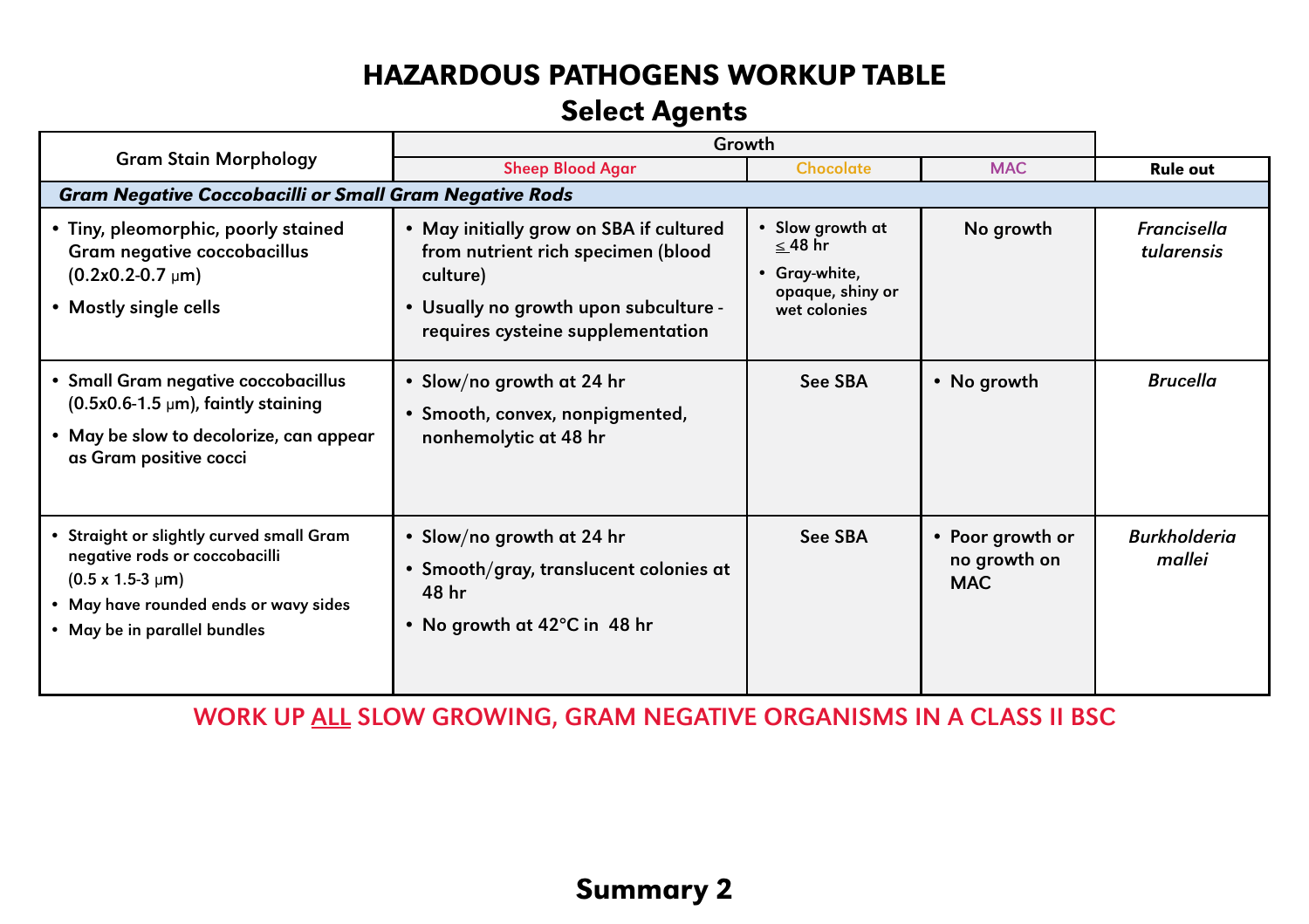#### HAZARDOUS PATHOGENS WORKUP TABLE

#### Non-Select Agents

|                                                                                                                                                                                                                                                                                                        | Growth                                                                                                                                                                                                                                                                                                                                          |                  |                                                             |                                                                        |  |  |  |
|--------------------------------------------------------------------------------------------------------------------------------------------------------------------------------------------------------------------------------------------------------------------------------------------------------|-------------------------------------------------------------------------------------------------------------------------------------------------------------------------------------------------------------------------------------------------------------------------------------------------------------------------------------------------|------------------|-------------------------------------------------------------|------------------------------------------------------------------------|--|--|--|
| <b>Gram Stain Morphology</b>                                                                                                                                                                                                                                                                           | <b>Sheep Blood Agar</b>                                                                                                                                                                                                                                                                                                                         | <b>Chocolate</b> | <b>MAC</b>                                                  | <b>Rule out</b>                                                        |  |  |  |
| <b>Gram Negative Diplococci</b>                                                                                                                                                                                                                                                                        |                                                                                                                                                                                                                                                                                                                                                 |                  |                                                             |                                                                        |  |  |  |
| • Gram negative cocci in singles or<br>pairs (1-2 $\mu$ m)                                                                                                                                                                                                                                             | • Smooth, entire edges about<br>1mm diameter at 18 hr                                                                                                                                                                                                                                                                                           | (See SBA)        | No growth                                                   | N. meningitidis                                                        |  |  |  |
| • Possibly intracellular in PMN's                                                                                                                                                                                                                                                                      | · Gray, convex, glistening, occasionally<br>mucoid                                                                                                                                                                                                                                                                                              |                  |                                                             |                                                                        |  |  |  |
|                                                                                                                                                                                                                                                                                                        | . Blood agar beneath colony may dis-<br>play gray/green color                                                                                                                                                                                                                                                                                   |                  |                                                             |                                                                        |  |  |  |
| <b>Mycobacteria</b>                                                                                                                                                                                                                                                                                    |                                                                                                                                                                                                                                                                                                                                                 |                  |                                                             |                                                                        |  |  |  |
| • Faint staining "ghost-like" beaded<br>Gram positive bacilli<br>• Diffcult to stain due to high lipid<br>content<br>• Acid fast staining required (carbol<br>fuchsin and fluorochrome stains)<br>· Slender, slightly curved or straight,<br>rod-shaped organisms<br>$(0.2 - 0.6 \times 1 - 10 \mu m)$ | • Rapid growing Mycobacteria sp.<br>appear as tiny, dry or "chalky"<br>colonies within 3-5 days; branching<br>filaments may be present on<br>periphery of colonies<br>• Other clinically significantly Myco-<br>bacteria (TB complex) require 2-6 wk<br>incubation on complex media (such<br>as Lowinstein-Jensen) or automated<br>broth system | (See SBA)        | • No growth<br>except for<br>M. fortuitum or<br>M. Chelonae | • Rapid growing<br>Mycobacteria<br>• M. tuberculosis-<br>bovis complex |  |  |  |

WORK UP ALL SLOW GROWING ORGANISMS IN A CLASS II BSC

#### Summary 3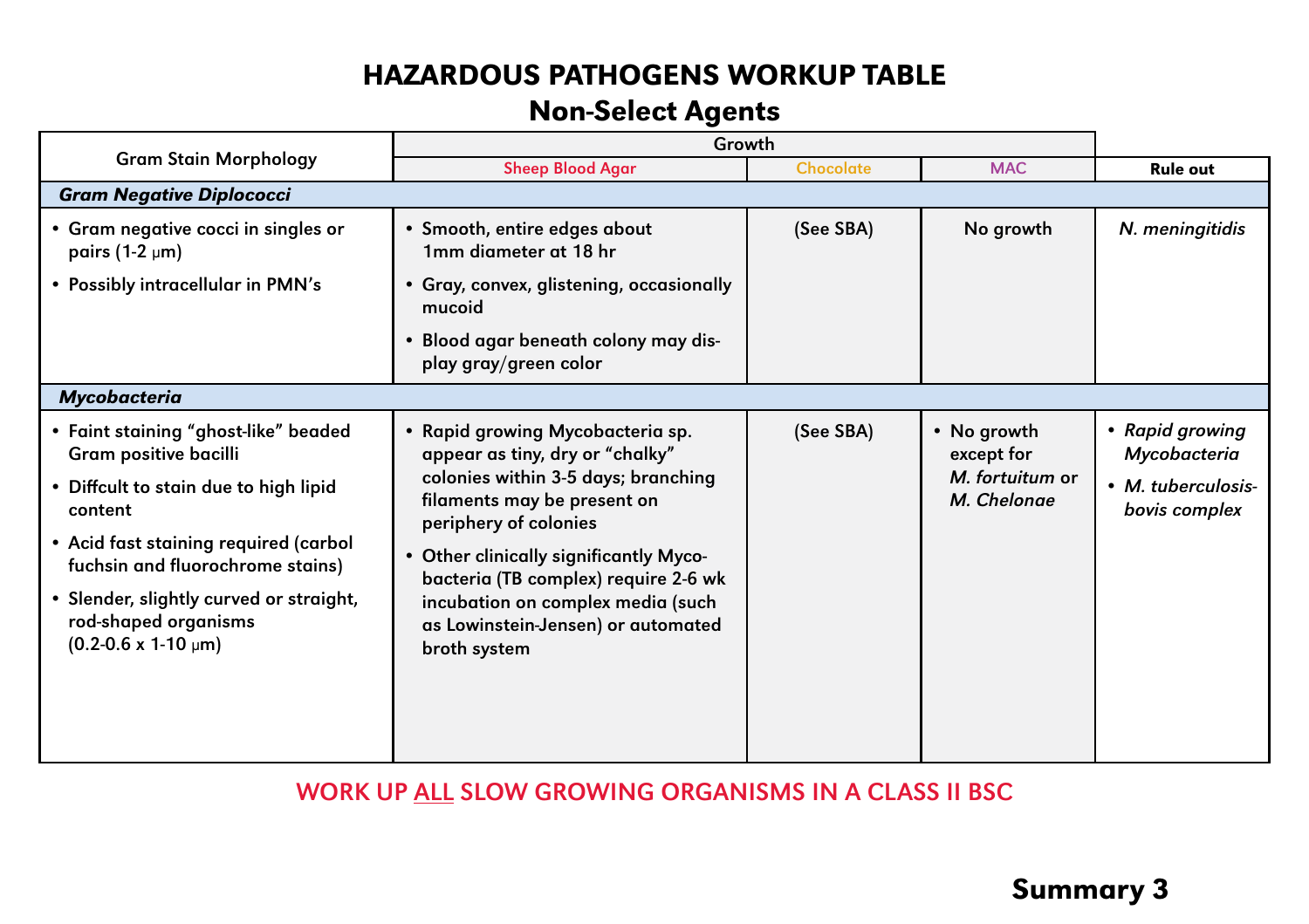### GRAM POSITIVE BACILLI

- Encountered in blood, skin lesion, sputum, CSF, rarely stool
- Large; single or in chains; seen in direct smear; may be easily decolorized
- Usually spores not seen in patient specimen; may be seen after extended growth in vitro
- Capsule may be seen from a direct patient specimen but not seen from culture



*Bacillus anthracis*, Gram stain. Direct smear from blood, 1000x (NPHL)



*Bacillus anthracis,* Gram stain. Direct smear from lung,1000x (CDC)



*Bacillus anthracis,* Gram stain. Direct smear from blood,1000x (NPHL)

#### REFER TO *Bacillus anthracis* Tab 1

Nebraska Public Health Laboratory 24/7 Emergency Pager • 402-888-5588

#### Gram Positive Bacilli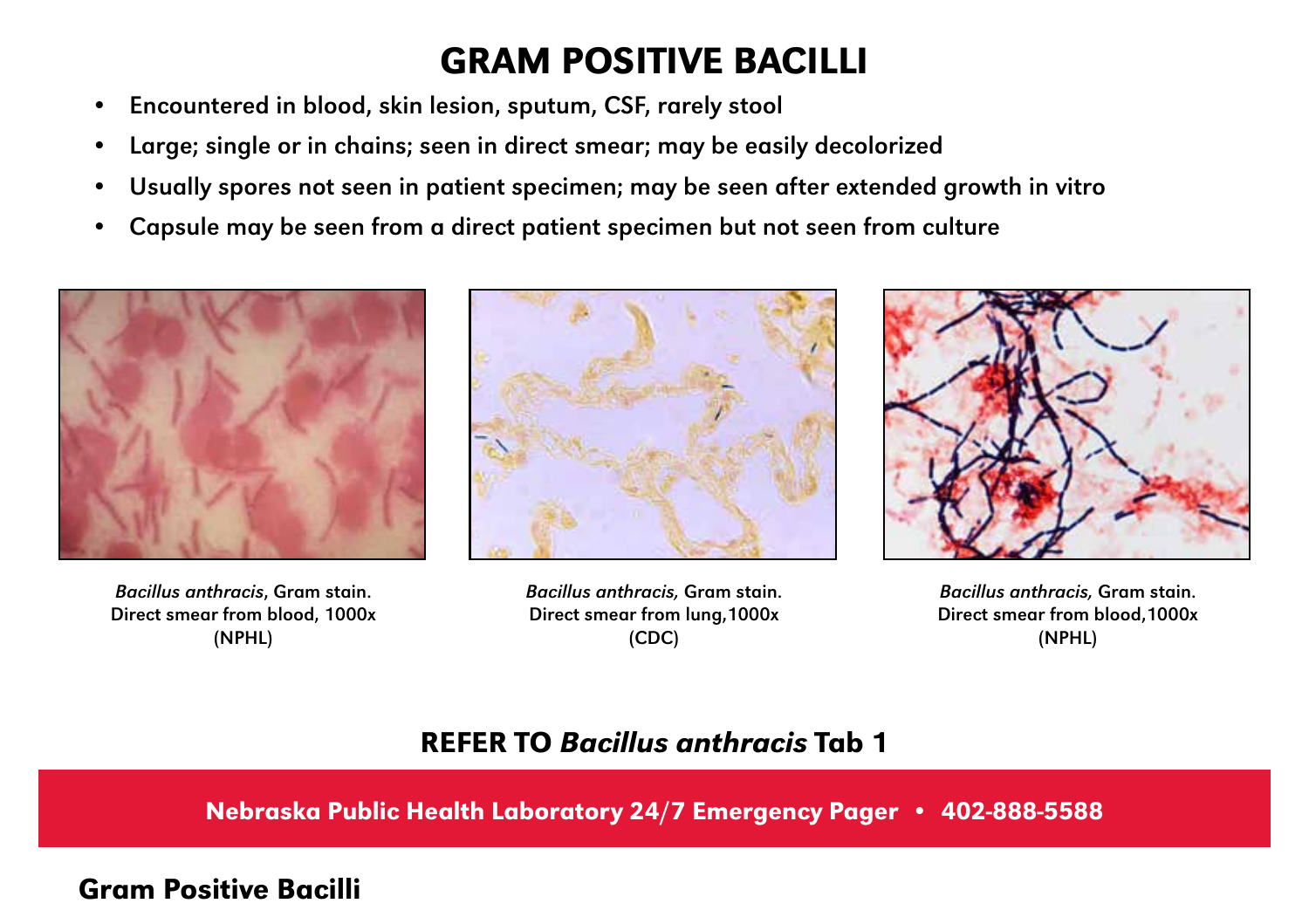### *Bacillus anthracis* Tab 1



*Bacillus anthracis* Tab 1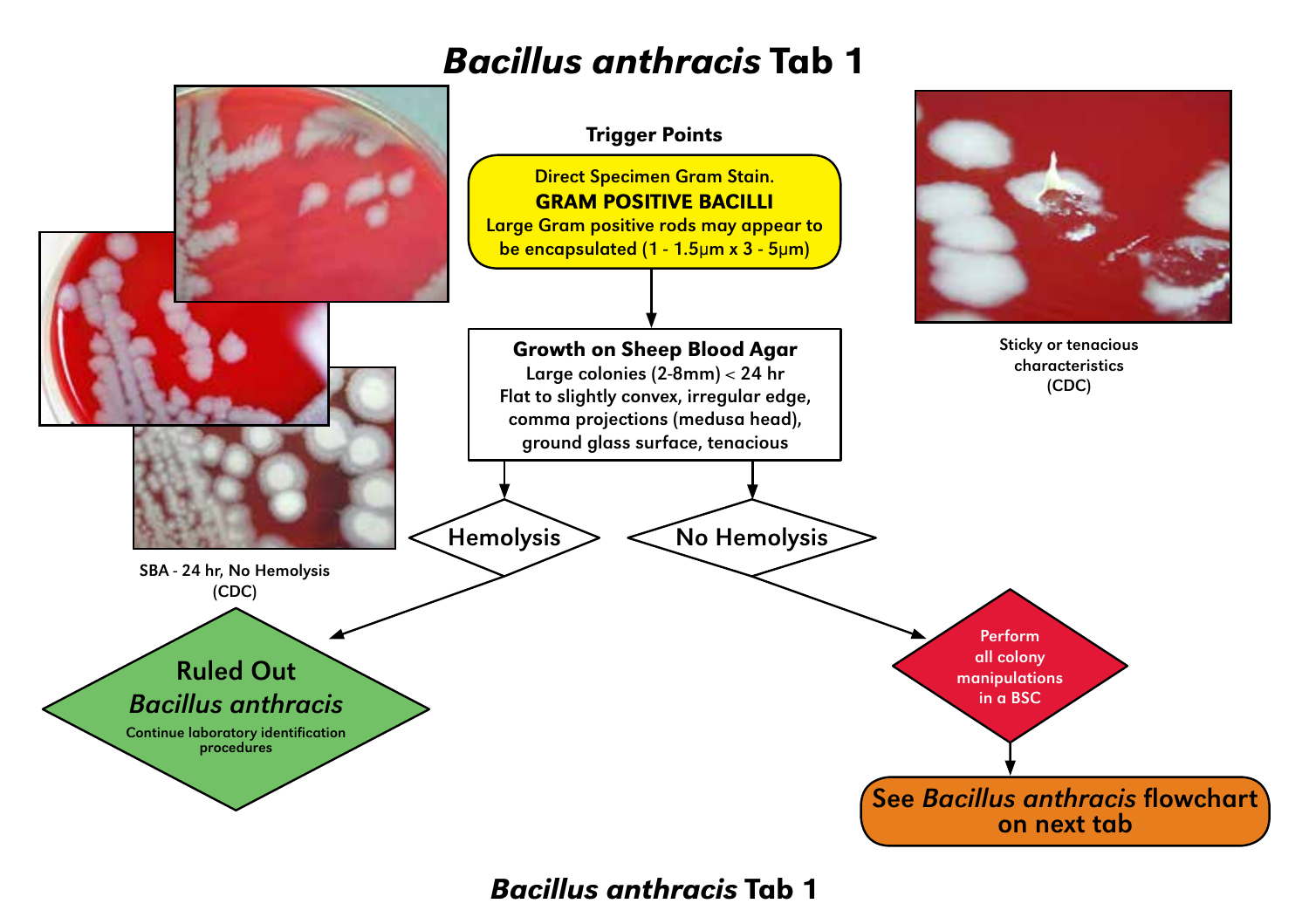### *Bacillus anthracis* Tab 2

#### Wet prep Motility, India Ink and Slide Catalase NOT RECOMMENDED

![](_page_9_Figure_2.jpeg)

#### *Bacillus anthracis* Tab 2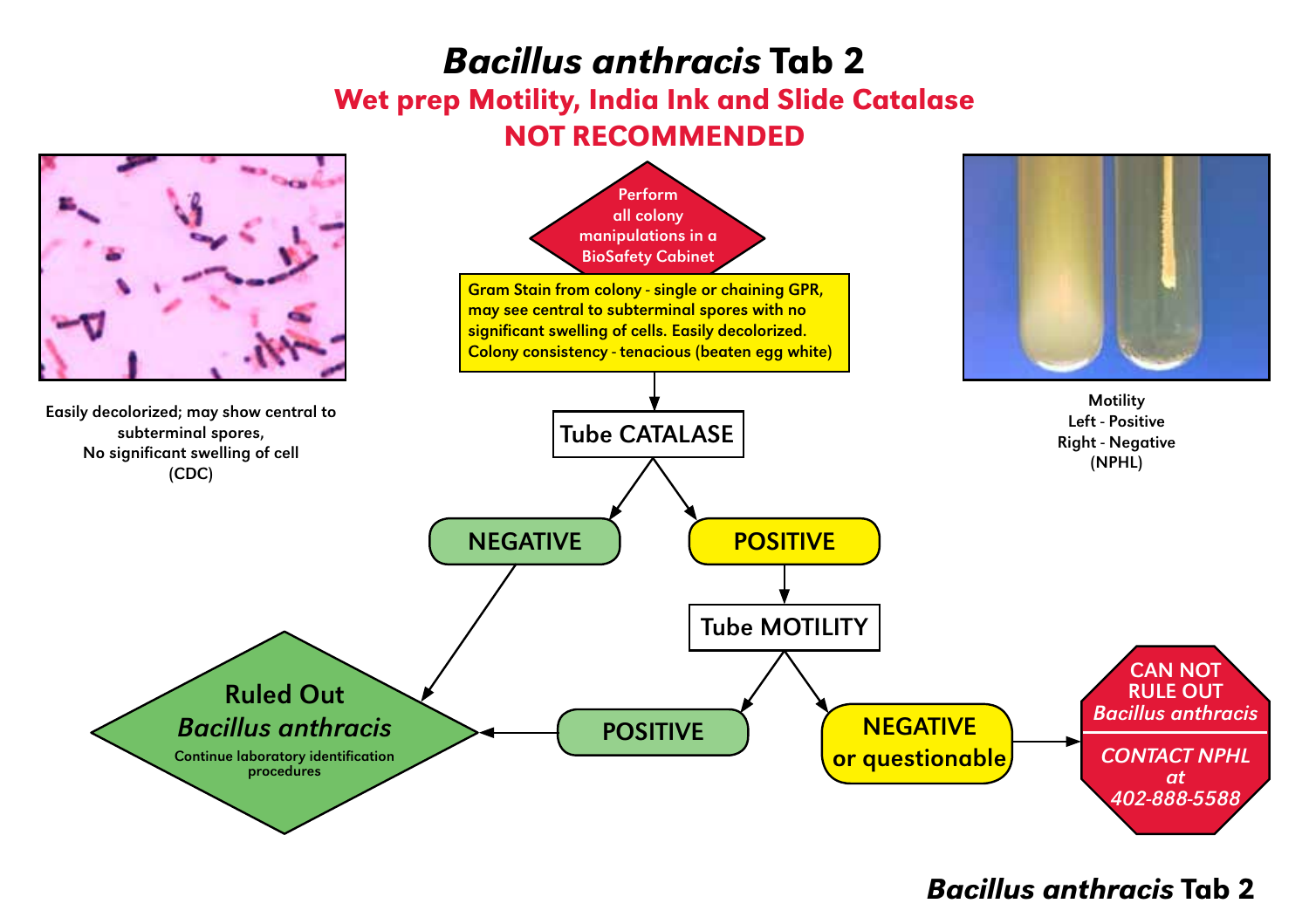## GRAM NEGATIVE ROD

#### Burkholderia pseudomallei Yersina pestis

- Cause of melioidosis, presents as pneumonia and systicemia systemic with wide-spread abscesses in lungs, liver, spleen and kidney
- Encountered in bone marrow or blood, tissue, urine or respiratory specimens
- Small, straight or slightly curved Gram negative rods
- May demonstrate bipolar staining, resembling safety pins, however this is not relied upon for a presumptive clinical diagnosis

- Cause of plague, presents as bubonic, septicemic or pneumonic; sudden onset of fever, weakness, painful swollen lymphnodes; extremities turn black. Transmitted by flea bite
- Encountered in blood, lymph node aspirate, respiratory tract
- Medium-sized; plump; mostly single cells, short chains in broth
- Stains well; bipolar "safety pin" stain may occasionally be seen with Wright or Giemsa stain, however, this is not reliable; hard to see on Gram stain

![](_page_10_Picture_11.jpeg)

![](_page_10_Picture_12.jpeg)

*B. pseudomallei* Gram stain, 1000x (ASM)

![](_page_10_Picture_14.jpeg)

*Yersinia pestis,*  Gram stain, 1000x *Yersinia pestis,* Wright stain, Bipolar staining, 1000x

Note: Bipolar staining reported with other enteric bacteria, e.g., *Pasteurella spp,* Enteric GNR, *other Yersinia spp.*

#### REFER TO *Burkholderia pseudomallei* Tab

### REFER TO *Yersinia pestis* Tab

(CDC)

Nebraska Public Health Laboratory 24/7 Emergency Pager • 402-888-5588

#### Gram Negative Rod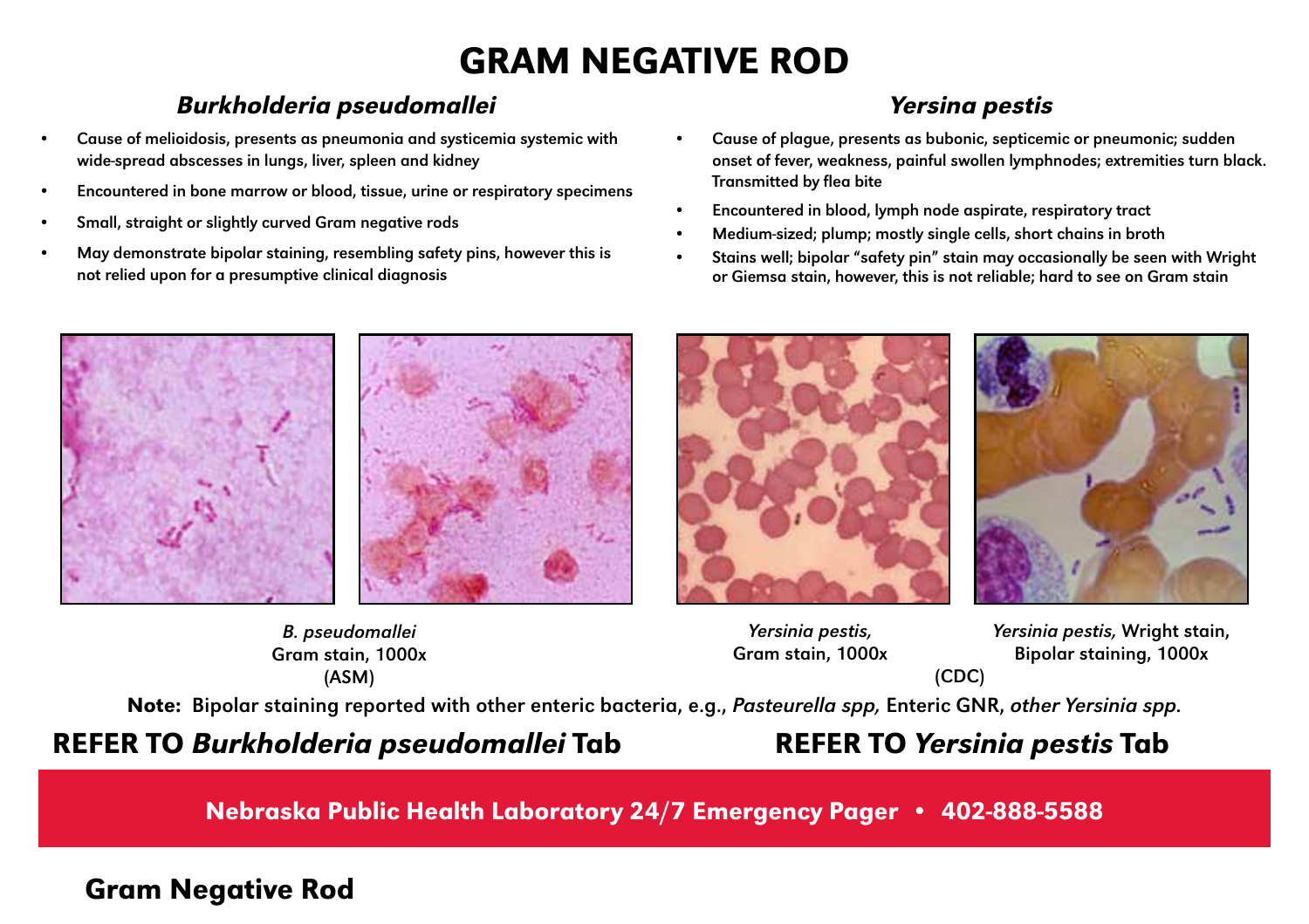### *Burkholderia pseudomallei*

![](_page_11_Figure_1.jpeg)

*Burkholderia pseudomallei*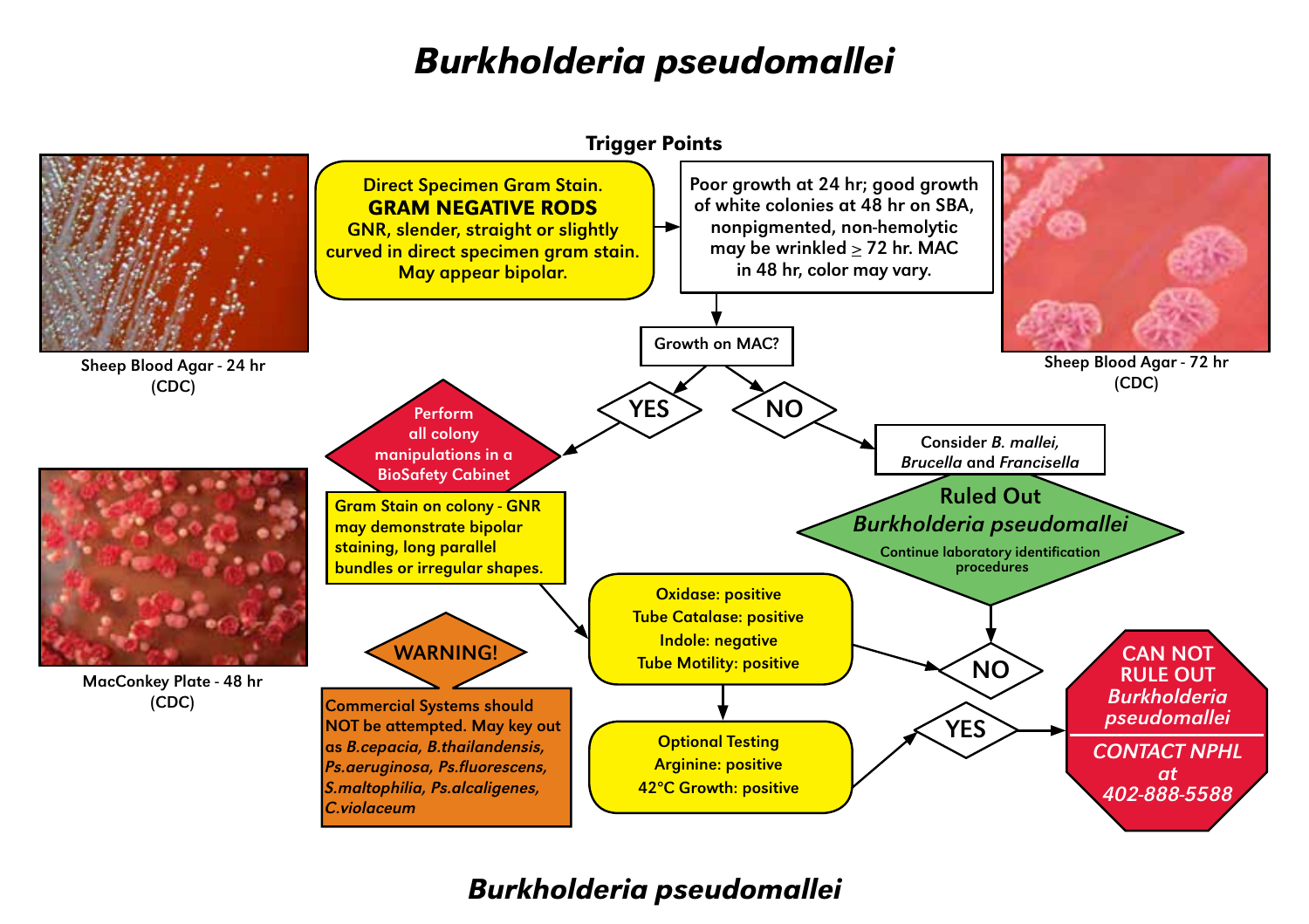### *Yersinia pestis*

![](_page_12_Figure_1.jpeg)

![](_page_12_Figure_2.jpeg)

*Yersinia pestis*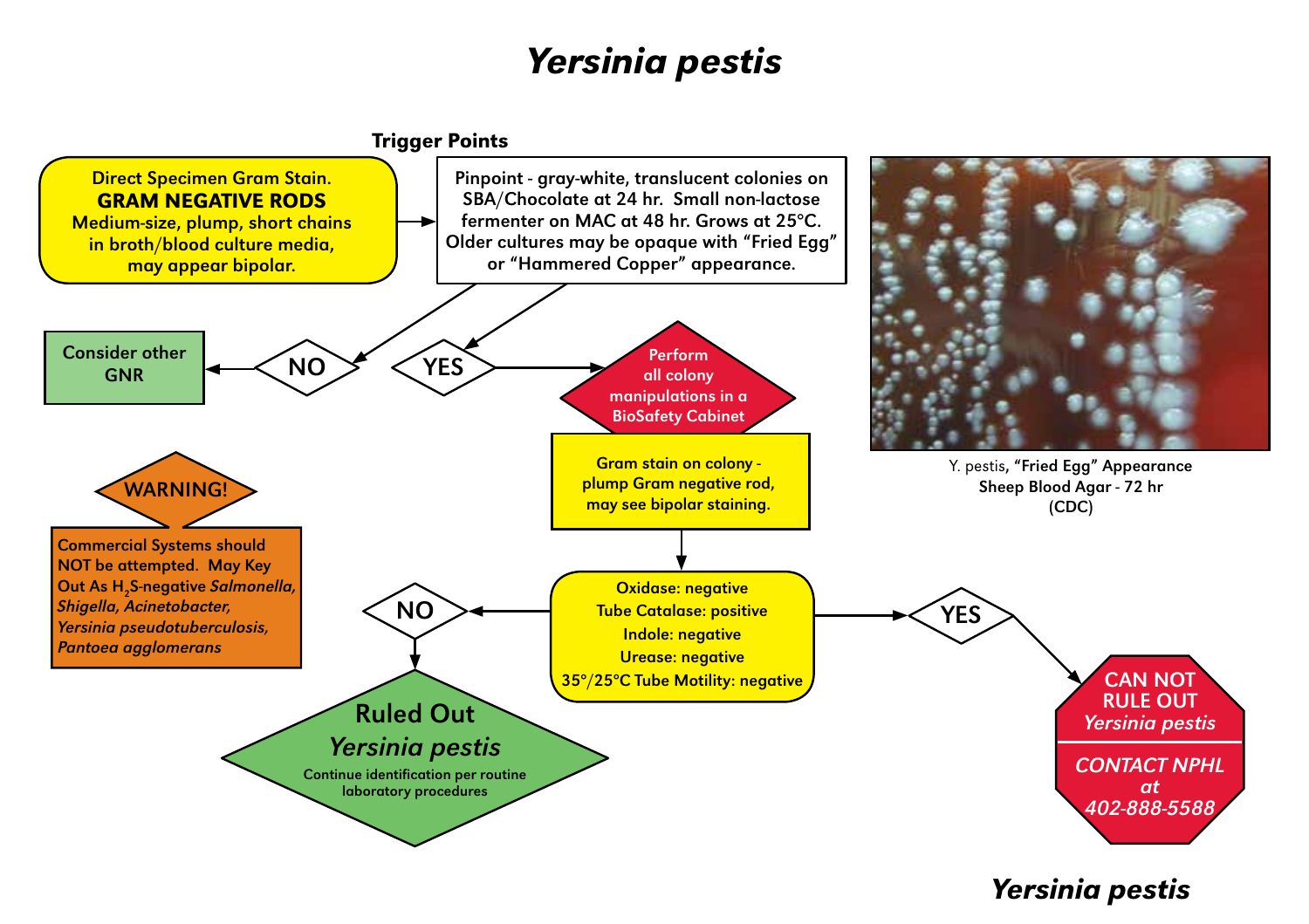### GRAM NEGATIVE COCCOBACILLI

#### Francisella tularensis Brucella spp. Burkholderia mallei

- Cause of tularemia, multiple presentations, sudden onset, persists for weeks if not treated
- Encountered in blood, CSF, lymph node, respiratory, abscess/wound, tissue
- Very tiny GNCB, weakly staining, difficult to see individual cells
- Interpretation very difficult due to minute size, often reported as NOS

![](_page_13_Picture_6.jpeg)

*Francisella tularensis* Gram stain 1000x (NPHL)

- Cause of brucellosis, presentation is non-specific and systemic, with fever, sweats, fatigue, muscle weakness, weight loss, can become chronic
- Encountered in blood, lymph node, bone marrow, liver or spleen, joint fluid, abscess
- Small GNCB, faint but discrete cells will be evident in direct smear
- May retain crystal violet stain, can be mistaken for Gram positive cocci
- 10 days sufficient incubation time in automated blood culture system; 21 days for manual

![](_page_13_Picture_14.jpeg)

*Brucella spp* Gram stain 1000x (CDC)

- Cause of glanders, presents as cutaneous with lymphadenitis or systemic, manifesting as pneumonia or lesions in spleen and liver, often fatal if not treated
- Encountered in bone marrow or blood, respiratory, tissue, abscess/wound specimens or urine
- Faintly staining Gram negative, straight or slightly curved rod with rounded ends or coccobacilli
- May be arranged in pairs end-to-end, in parallel bundles

![](_page_13_Picture_21.jpeg)

*Burkholderia mallei* Gram stain 1000x (CDC)

#### REFER TO *Francisella tularensis, Brucella spp* or *Burkholderia mallei* Tab

Nebraska Public Health Laboratory 24/7 Emergency Pager • 402-888-5588

#### Gram Negative Coccobacilli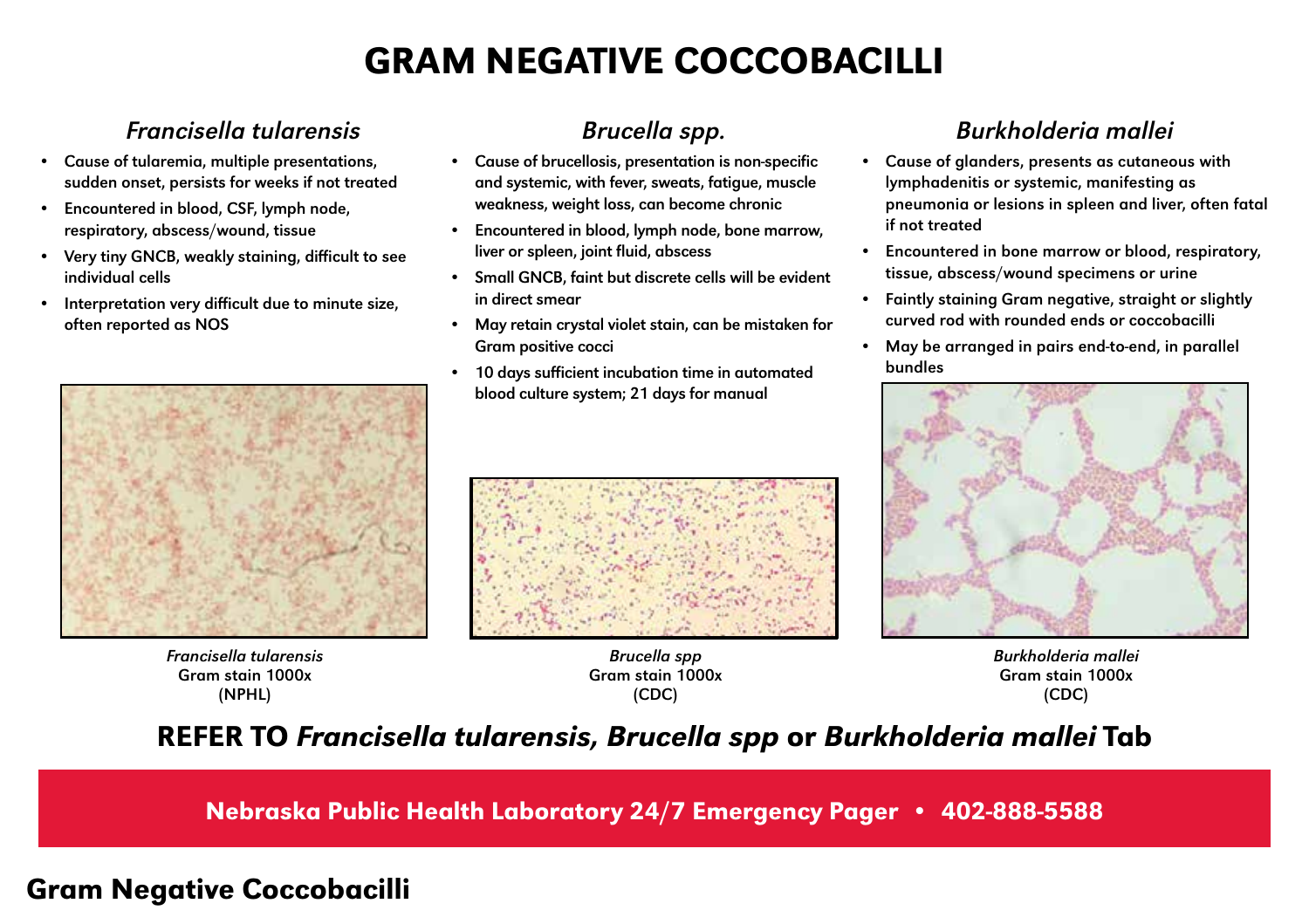### *Francisella tularensis*

Note: Tularemia is a common laboratory acquired infection; all work on suspect cultures should be performed under BSL2 conditions

![](_page_14_Figure_2.jpeg)

*Francisella tularensis*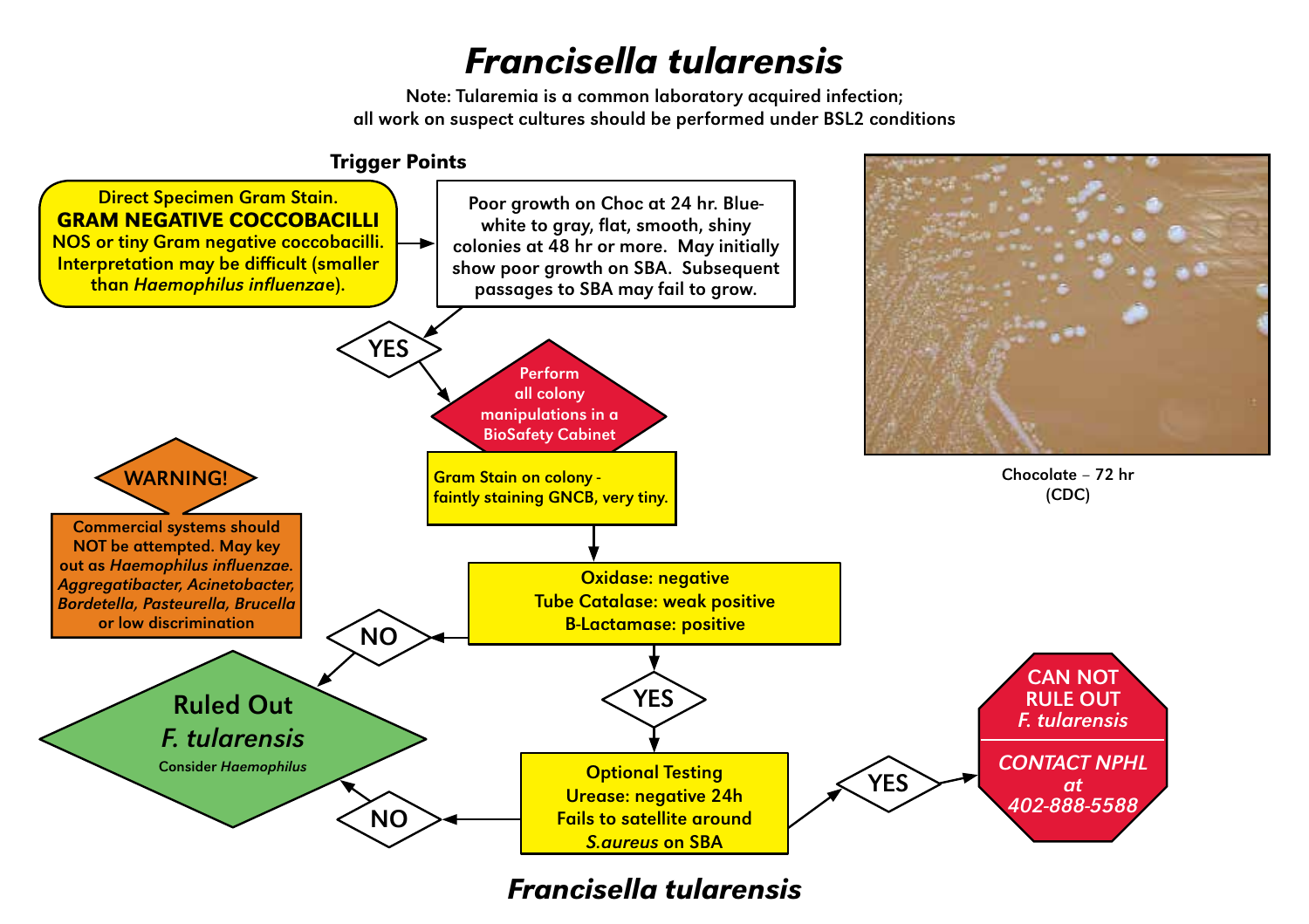## *Brucella spp.*

Note: Brucellosis is a common laboratory acquired infection; all work on suspect cultures should be performed under BSL2 conditions.

![](_page_15_Figure_2.jpeg)

*Brucella spp.*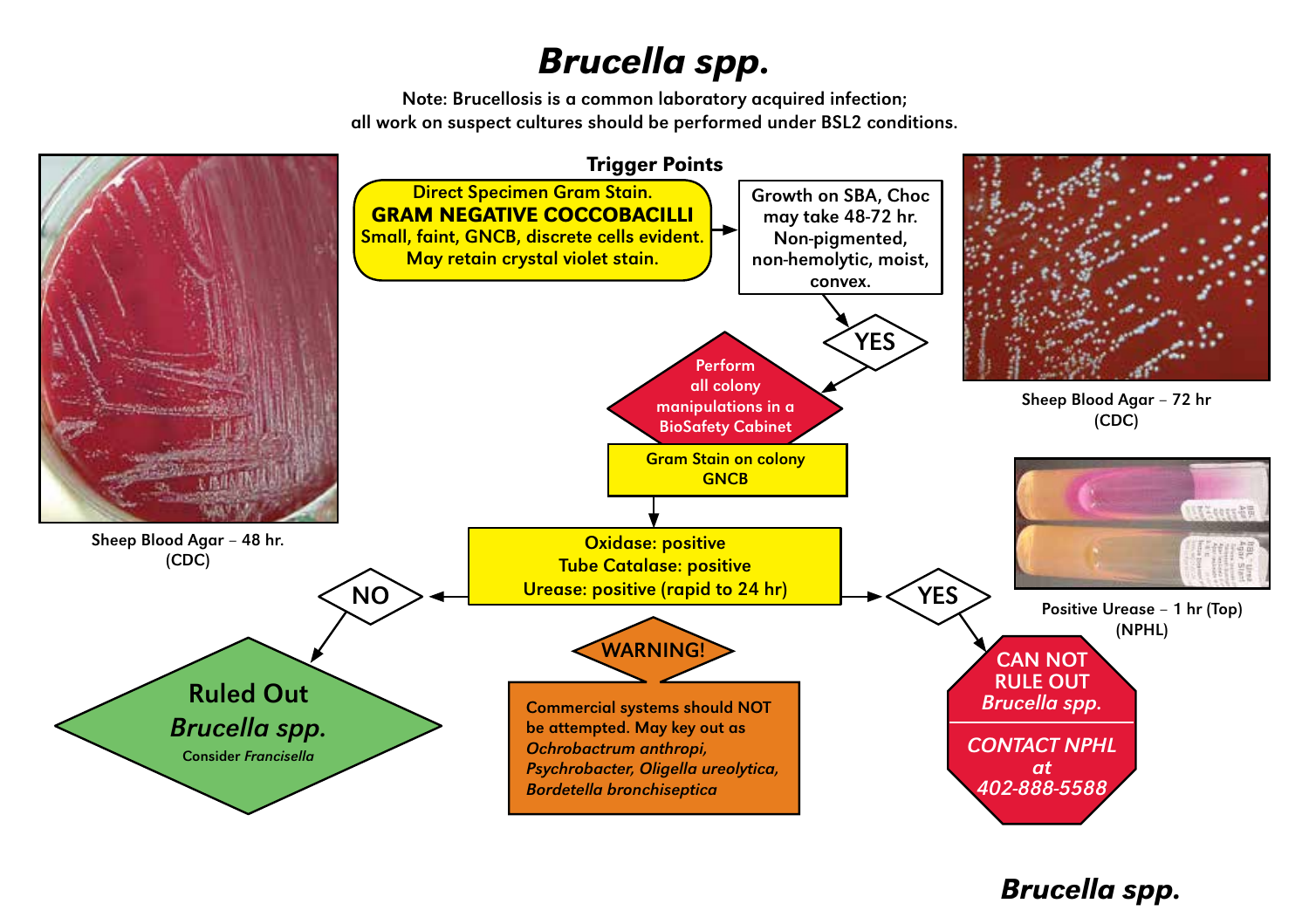### *Burkholderia mallei*

![](_page_16_Figure_1.jpeg)

*Burkholderia mallei*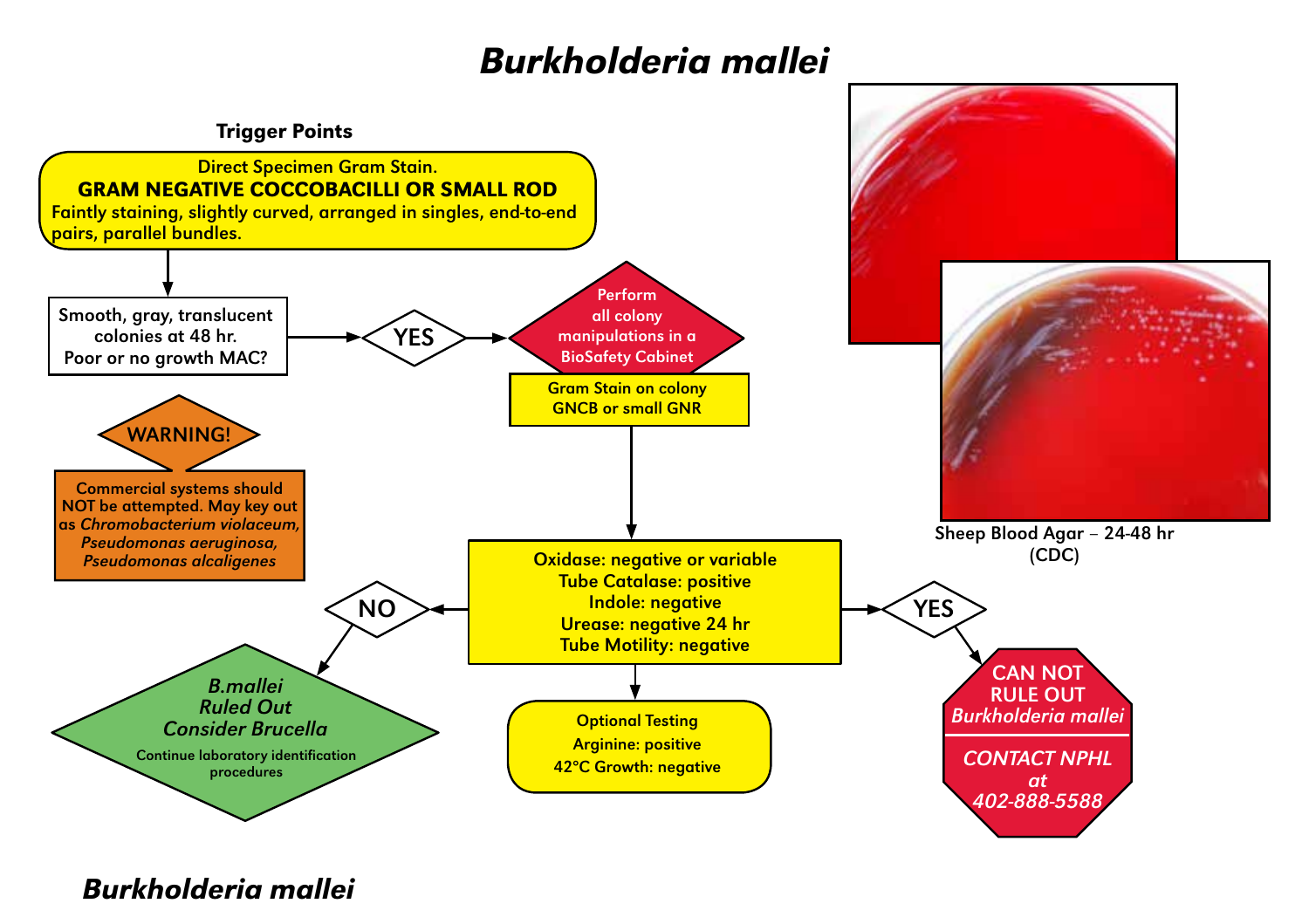### GRAM NEGATIVE DIPLOCOCCI

#### Neisseria meningitidis

- Cause of Invasive meningococcal disease (IMD) presents as meningitis or acute sepsis, with petechial lesions which coalesce. Mortality 30% with meningococcal septic shock. Complications include arthritis, pericarditis, pneumonia.
- Encountered in CSF, blood, joint aspirates, biopsy. Organism can be carried in pharyngeal area
- Gram negative diplococci seen in direct Gram stain can be intracellular in PMN's. May resist decolorization.
- Positive direct smears for gram negative diplococci is sufficient for presumptive diagnosis of meningococcal meningitis.

Note: meningococcemia can be a common laboratory acquired infection (LAI); all work on suspect culture should be performed under BSL2 conditions with BSL3 practices.

#### Trigger Points

![](_page_17_Figure_8.jpeg)

![](_page_17_Picture_9.jpeg)

*Neisseria meningitidis* Gram stain, 1000x (NPHL/FAMC)

#### Gram Negative Diplococci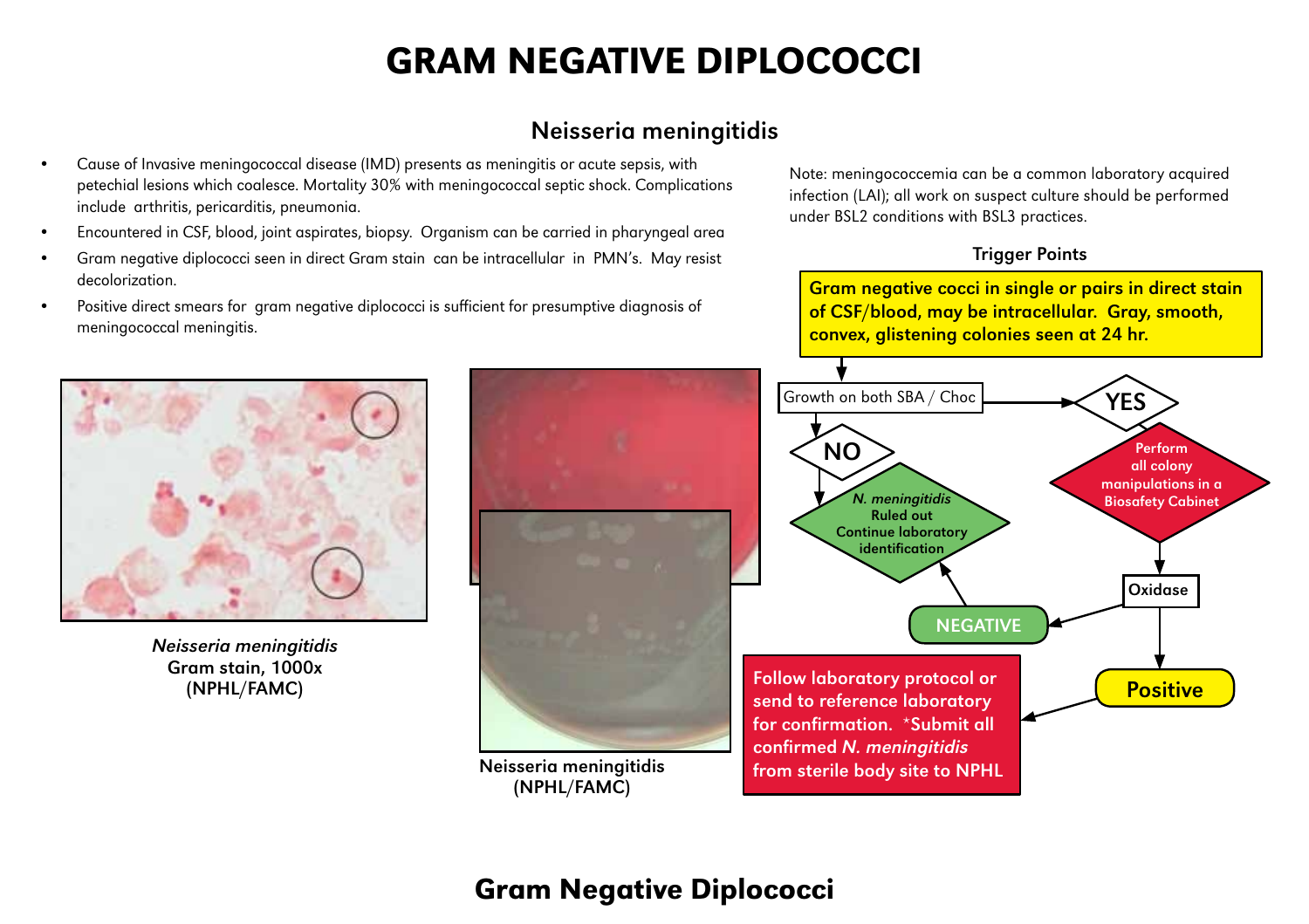### SPOT TESTS OF HAZARDOUS ORGANISMS (adapted from CDC)

|                                     | <b>Gram Stain</b><br>Morphology | Growth          |                 |                          |                          |                          |                         |                          |             |                                     |
|-------------------------------------|---------------------------------|-----------------|-----------------|--------------------------|--------------------------|--------------------------|-------------------------|--------------------------|-------------|-------------------------------------|
| Organism                            |                                 | <b>SBA</b>      | Choc            | <b>MAC</b>               | Motility                 | <b>Oxidase</b>           | Catalase                | Indole                   | Urease      | Lactamase<br>$\blacksquare$<br>Beta |
| <b>Bacillus</b><br>anthracis        | <b>GPR</b>                      | $^{+}$          | $^{+}$          | $\overline{\phantom{a}}$ | $\overline{\phantom{a}}$ | <b>NA</b>                | $^{+}$                  | NA                       | NA          |                                     |
| Yersinia pestis                     | <b>GNR</b>                      | $^{+}$          | $^{+}$          | $\! + \!\!\!\!$          | $\sim$                   | $\overline{\phantom{a}}$ | $^{+}$                  | $\overline{\phantom{a}}$ | $\sim$      |                                     |
| <b>Burkholderia</b><br>pseudomallei | <b>GNR</b>                      | $^{+}$          | $^{+}$          | $\! + \!\!\!\!$          | $\! +$                   | $^{+}$                   | $^{+}$                  | $\overline{\phantom{a}}$ | $\mathsf V$ |                                     |
| <b>Burkholderia</b><br>mallei       | <b>GNCB</b>                     | $+$             | $\! + \!\!\!\!$ | $\vee$                   | $\overline{\phantom{a}}$ | $\vee$                   | $^{+}$                  |                          | $\mathsf V$ |                                     |
| Francisella<br>tularensis           | <b>GNCB</b>                     | $-\vee$         | $\! + \!\!\!\!$ | $\overline{\phantom{a}}$ | <b>NA</b>                |                          | Weak<br>$\! + \!\!\!\!$ | -                        | $\sim$      | $^{+}$                              |
| Brucella spp.                       | <b>GNCB</b>                     | $\! + \!\!\!\!$ | $^{+}$          | $\vee$                   | <b>NA</b>                | $\boldsymbol{+}$         | $\! + \!\!\!\!$         | $\overline{\phantom{a}}$ | $^+$        |                                     |
| Neisseria<br>meningitidis           | <b>GNDC</b>                     | $\! + \!\!\!\!$ | $^{+}$          | $\overline{\phantom{a}}$ | <b>NA</b>                | $\boldsymbol{+}$         | <b>NA</b>               | NA                       | NA          |                                     |

+ positive; — negative; +V most species/strains positive; —V most species/strains negative; V variable SBA Sheep Blood Agar; Choc = Chocolate Agar; MAC = MacConkey

#### Key Tests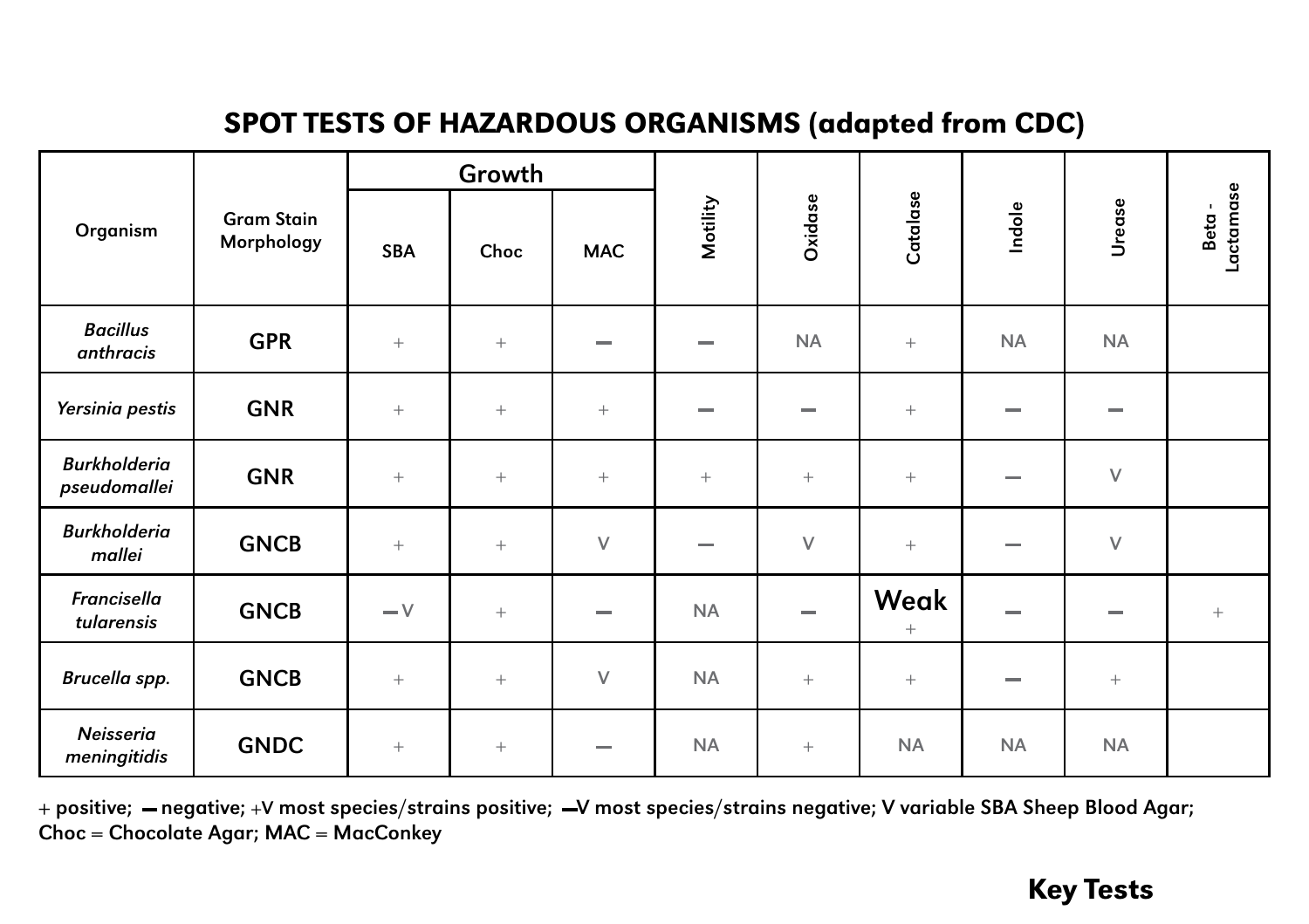### BIOSAFETY & MOST COMMONLY ENCOUNTERED HAZARDOUS PATHOGENS (adapted from CDC and ASM)

|                                                 | <b>Biosafety Level</b> |                     |                                                                                                                                            | <b>Recommended Precautions</b><br>for Sentinel Laboratories                                                          |                                                                                   |  |
|-------------------------------------------------|------------------------|---------------------|--------------------------------------------------------------------------------------------------------------------------------------------|----------------------------------------------------------------------------------------------------------------------|-----------------------------------------------------------------------------------|--|
| Organism<br>Specimen<br>Handling                |                        | Culture<br>Handling | Specimen Exposure/Risk                                                                                                                     |                                                                                                                      |                                                                                   |  |
| <b>Bacillus</b><br>anthracis                    | $\overline{2}$         | 3                   | Blood, skin lesion exudates, CSF,<br>pleural fluid, sputum; rarely urine &<br>feces.                                                       | <b>BSL2: Activities involving clinical</b><br>material collection & diagnostic<br>quantities of infectious cultures. | <b>BSL3: Activities with high potential</b><br>for aerosol or droplet production. |  |
| Brucella spp.                                   | $\overline{2}$         | 3                   | Blood, bone marrow, CSF, tissue,<br>semen, occasionally urine.                                                                             | <b>BSL2: Activities limited to collection.</b><br>transport & plating of clinical<br>material.                       | <b>BSL3: All activities involving</b><br>manipulations of cultures.               |  |
| <b>Burkholderia</b><br>mallei &<br>pseudomallei | $\overline{2}$         | 3                   | Blood, sputum, CSF, tissue,<br>abscesses, and urine                                                                                        | <b>BSL2: Activities limited to collection,</b><br>transport & plating of clinical<br>material.                       | <b>BSL3: All activities involving</b><br>manipulations of cultures.               |  |
| <b>Francisella</b><br><i>tularensis</i>         | $\overline{2}$         | 3                   | Skin lesion exudates, respiratory<br>secretions, CSF, blood, urine, tissues<br>from infected animals & fluids from<br>infected arthropods. | <b>BSL2: Activities limited to collection.</b><br>transport & plating of clinical<br>material.                       | <b>BSL3: All activities involving</b><br>manipulations of cultures.               |  |
| Yersinia pestis                                 | $\overline{2}$         | 3                   | Bubo fluid, blood, sputum, CSF, feces,<br>urine.                                                                                           | <b>BSL2: Activities involving clinical</b><br>material collection & diagnostic<br>quantities of infectious cultures. | <b>BSL3: Activities with high potential</b><br>for aerosol or droplet production. |  |

#### Biosafety